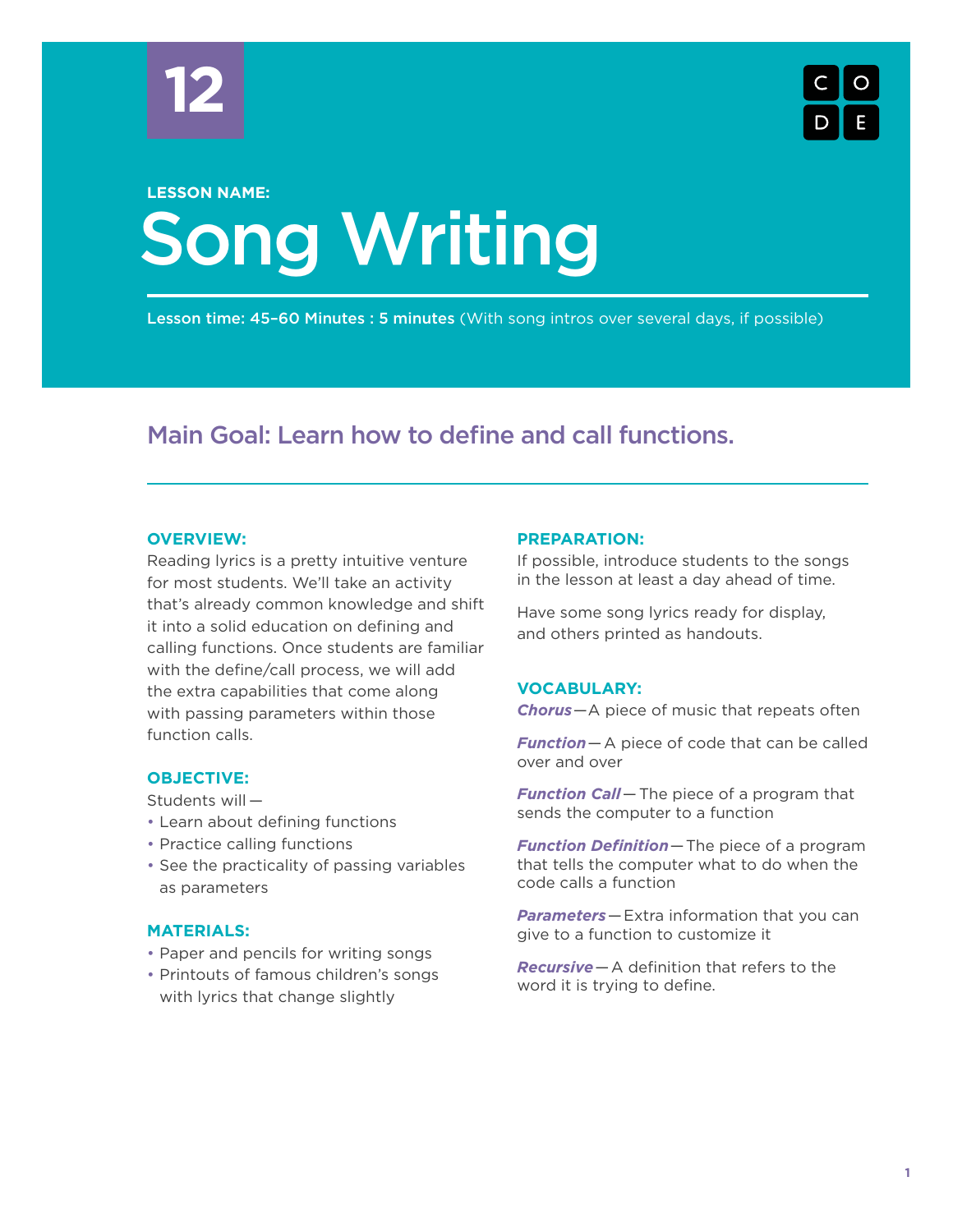

# **REVIEW:**

This review segment is intended to get the class thinking back to the last lesson. If you are covering these activities out of order, please substitute your own review subjects here.

# **Class Participation Questions:**

- What did we do in our last lesson?
- What is a function?
- What does it mean to call a function?
- What is a counter block?

# **Elbow Partner Discussion:**

• In many languages, "counter blocks" are called "for loops." They're called that because you do \*something\* **FOR** all values of the counter from the minimum to the maximum. Pretend you have a counter block that keeps track of your age. From age 5 to age 10, you grow two inches a year. From age 11 to age 17, you grow an inch every two years. This requires two blocks. What is the minimum value, maximum value, and add-on amount for each block?

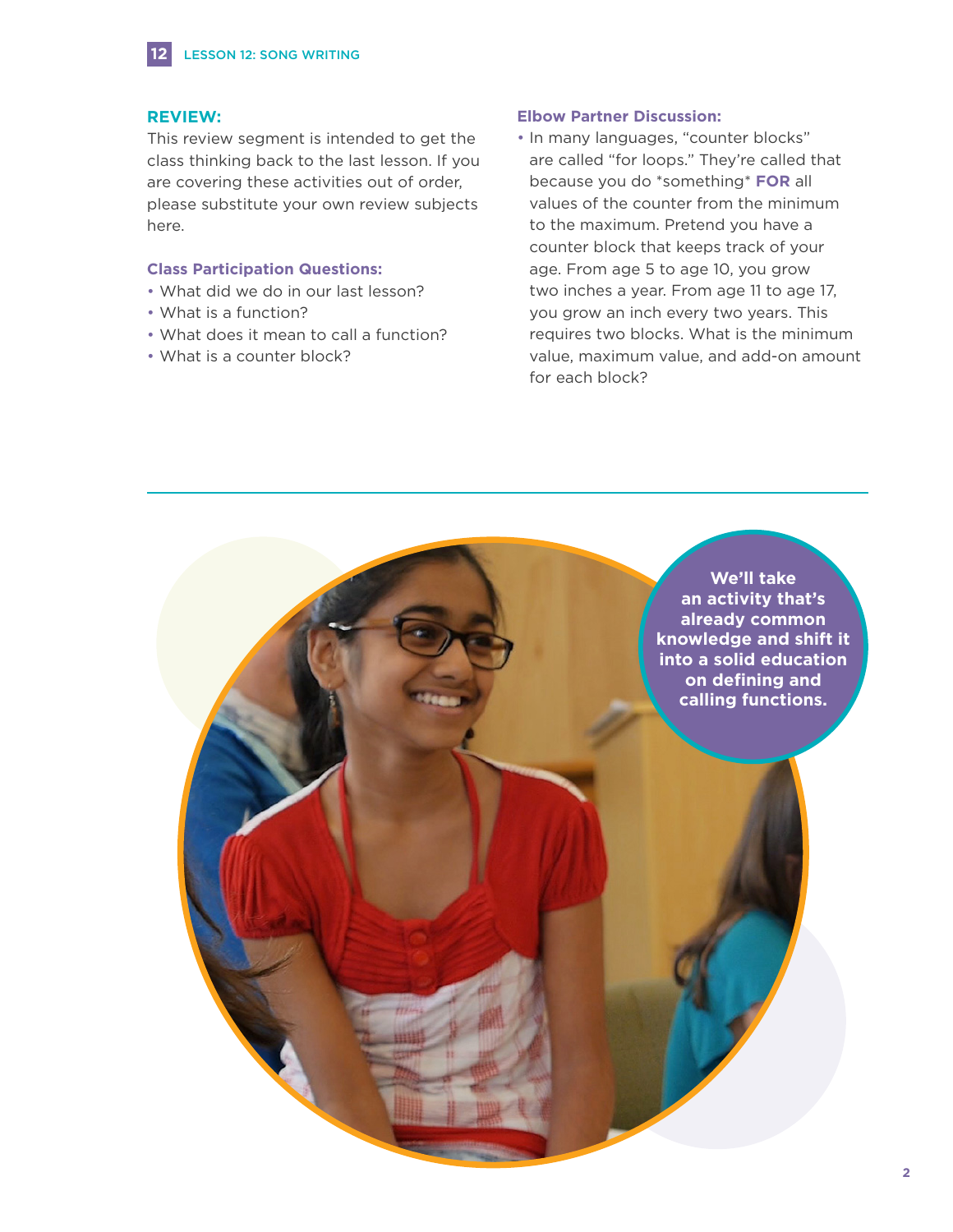

# **INTRODUCE:**

This lesson works best if you leap right in. Write the following on the board, or project with a document camera.

# **CHORUS:**

 *Oh, dear! What can the matter be? Dear, dear! What can the matter be? Oh, dear! What can the matter be? Johnny's so long at the fair.*

# **SONG:**

#### **Chorus**

 *He promised to buy me a trinket to please me, And then for a smile, oh, he vowed he would tease me, He promised to buy me a bunch of blue ribbons To tie up my bonnie brown hair.*

#### **Chorus**

 *He promised to bring me a basket of posies, A garland of lilies, a gift of red roses, A little straw hat to set off the blue ribbons That tie up my bonnie brown hair.*

#### **Chorus**

Hopefully you've had the chance to set the stage by listening to this song inconspicuously a time or two before the lesson (probably a difficult task in grades 6+). Let the class know that you're going to sing the song together really quickly. For older kids, you may have to let them know you'll be checking to make sure everyone has sound coming out of their mouths!

Sing through the song once, then after the applause (let them be loud and proud about it) slyly point out a fact to them:

 "Oddly, none of you (or very few of you) sang the actual word 'CHORUS'. You didn't say, 'CHORUS. He promised to buy me a trinket…' Why is that?"

Your class may not exactly know why they sang the way they sang. Some may know the song, others may have figured out the technique. This is a great time to point out the terminology of "function definition" and "function call."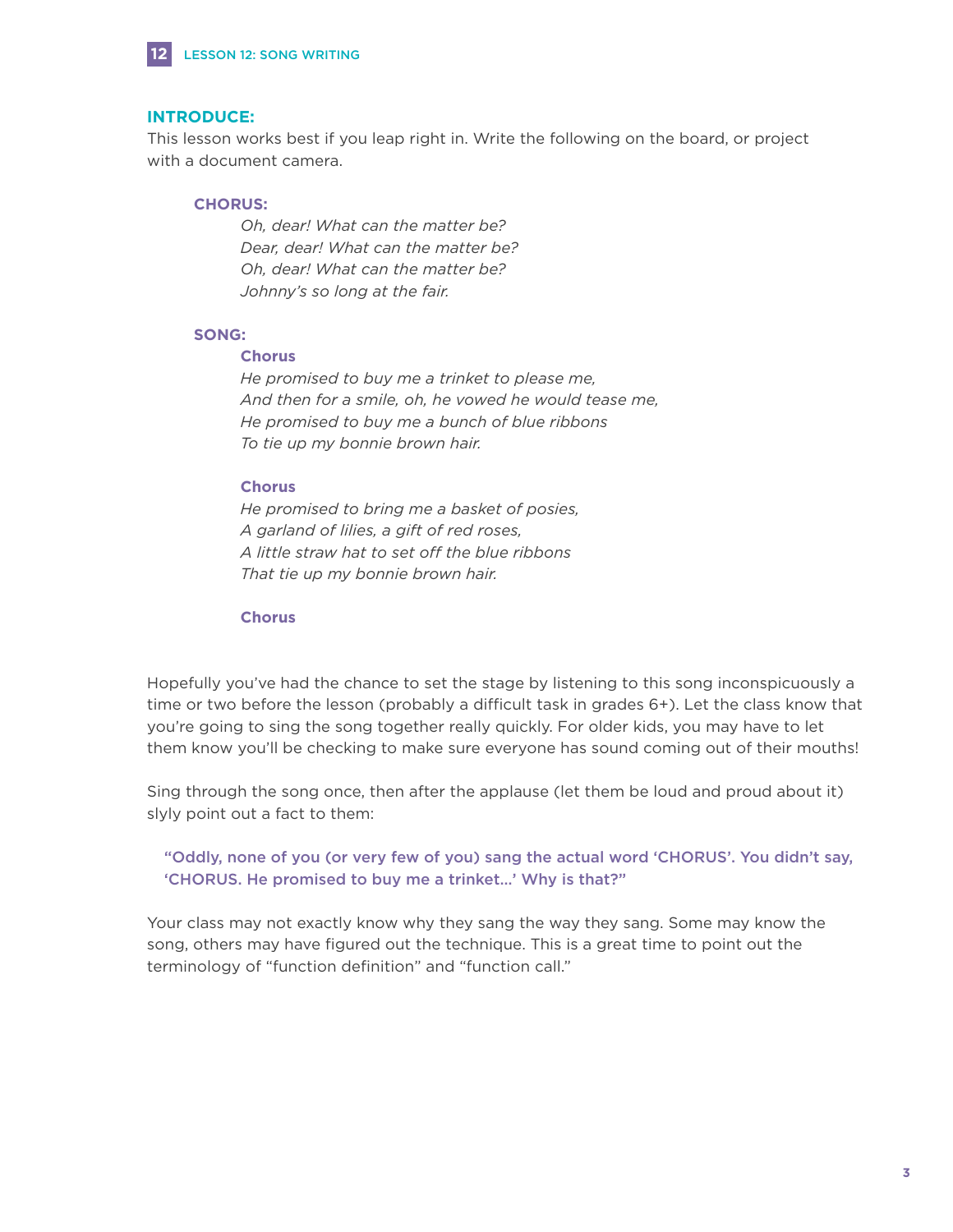

**12**

The second part of this is introducing a song where the chorus lyrics change slightly for each round:

# **CHORUS (***sound***):**

 *With a sound sound here And a sound sound there Here a sound, there a sound Everywhere a sound sound Old MacDonald had a farm E-I-E-I-O*

#### **SONG:**

 *Old MACDONALD had a farm E-I-E-I-O And on his farm he had a cow E-I-E-I-O*

# **CHORUS (***"Moo"***)**

 *Old MACDONALD had a farm E-I-E-I-O And on his farm he had a pig E-I-E-I-O*

# **CHORUS(***"Oink"***)**

 *Old MACDONALD had a farm E-I-E-I-O And on his farm he had a duck E-I-E-I-O*

# **CHORUS(***"Quack"***)**

Go through a few of these verses together, then allow the students to add-on to the song with lyrics about other animals. What would you put in the chorus parentheses for a dog? A cat? Hopefully they will intuitively know what happens with the sounds that they provide, but if they aren't making a connection between passing a word in through the parentheses and calling that word inside the definition of the chorus, show them explicitly by using one finger to indicate which sound you are using, and another to trace where you are in the chorus.

Your students probably won't have realized it, but they have just learned how to pass a parameter to a function! Point that out in so many words, and show them that this is exactly how programmers share bits of information with functions that they have written. You can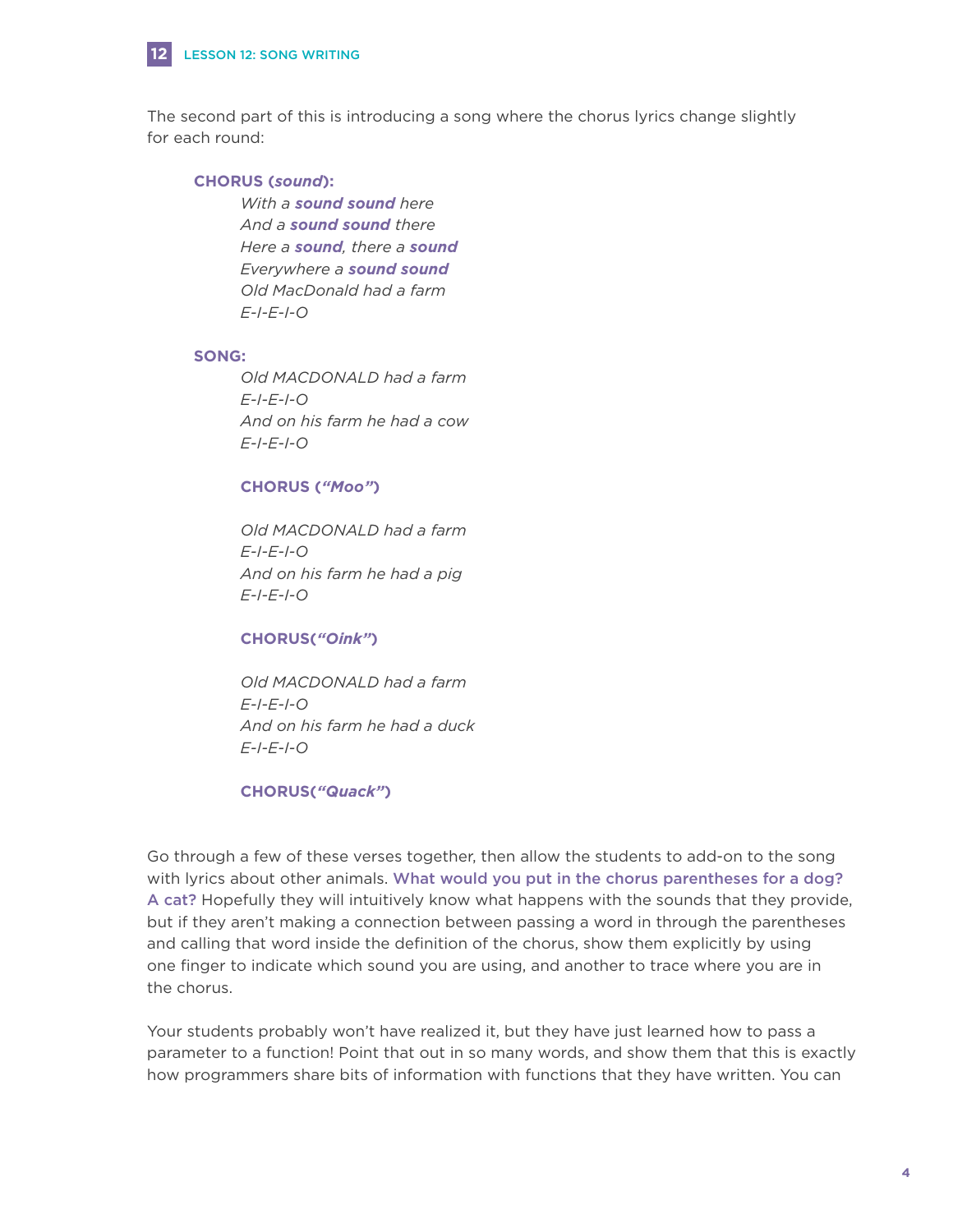

#### LESSON 12: SONG WRITING

pass certain values into a function, so that the function can use the information with the code inside. The function will just replace the reserved word (which, in our song, it created in the form of the variable sound) with whatever word you gave it inside the parentheses.

Let's test that newfound knowledge:

#### **CHORUS (***thing, place, did***)**:

*'Cause I stuck a thing in a hole in the place and it did, and did, and did.*

#### **SONG:**

 *I'm going to be the most famous kid, because of the thing that I just did.* **CHORUS(***"seed", "ground", "grew"***)**

 *I'm going to be the most famous kid, because of the thing that I just did.* **CHORUS(***"plug", "boat", "floats"***)**

 *I'm going to be the most famous kid, because of the thing that I just did.* **CHORUS(***"head", "sky", "flies"***)**

Now, this song is completely made up. It's here to give an opportunity to the class to figure out what happens when you pass more than one parameter to a function. Feel free to use it, making up your own tune, or recreate the song altogether with three different opportunities for variables in the chorus.

When the students are able to sing through the song, understanding which variable goes where, break them into groups and have them figure out how to rewrite other children's songs:

1) Five Little Monkeys <a>Most Simple</a> **2) Farmer in the Dell**  $\leftarrow$  **Tougher 3) Hickory Dickory Dock <> More Complicated** 

After the students have had a while to work, bring them together to share their results. How many people did it the same way? How many had different solutions?

# **ADJUSTMENTS:**

**K-2:** This works well as an entire class. If the kiddos have trouble reading, you may need to go through and point out the word "Chorus" and show them what that looks like. If your class is very young, it may be worth it to add pictures to the songs as cue points. Listen to the songs several times in the days prior to the class so that they "intuitively" understand the flow of the music.

**3-5:** Try staying in a group until after the Old MacDonald piece. For the initial song, explicitly go over the chorus with the class before you start the lesson. You may want to play the song for the class the day prior.